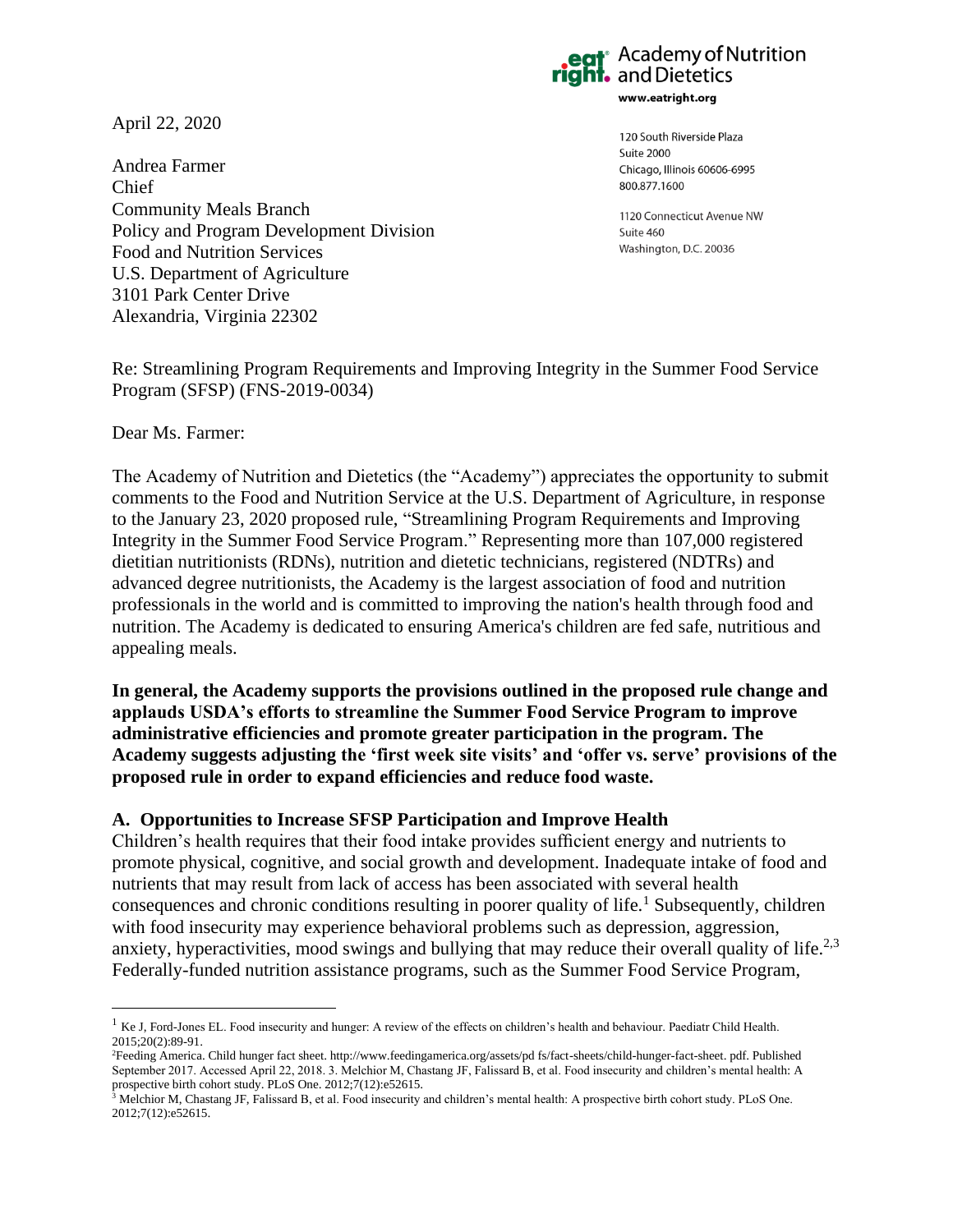provide foods that furnish adequate energy and nutrients for physical, cognitive, and social growth and development for children and adolescents who might otherwise experience food insecurity because of family financial constraints.

Yet participation in the summer meals programs is still low. During July 2018, the Summer Nutrition Programs (SFSP and the National School Lunch Program Seamless Summer Option) served nearly three million children nationally, which is only about 14% of children who consumed a free or reduced priced meal through the NSLP during the 2017-18 school year.<sup>4</sup> Participation has been consistently low for many years but has actually declined slightly over the last three summers.<sup>5</sup> This can be contributed to a number of factors, including complaints that the program is too burdensome to administer. The Academy represents more than 900 members who comprise our School Nutrition Services (SNS) Dietetics Practice Group (DPG), many of whom are sponsors of the SFSP. The Academy conducted an online informal survey with this DPG and received 118 responses. When asked what the biggest challenge was with operating the SFSP, the most common response was that the program was burdensome to administer. For example, one operator suggested that much of the paperwork and audits were duplicative or excessive given the requirements associated with other nutrition programs she administers, such as the Child and Adult Care Food Program At-Risk Supper and the NSLP.

The Academy supports provisions in the proposed rule that will lessen the burden on operators, promote greater participation in the program, and decrease food waste including the 'off-site consumption of food items' and 'eligibility for closed enrolled sites' provisions.

## **B. First Week Site Visits and Reviews**

The Academy appreciates the intent of the proposed rule that would require early site visits for all sites and create a tiered timeframe for completing the first visit. This approach improves current regulatory policy, but more could be done to support sponsors. USDA could reduce the burden of monitoring for existing sites and allow sponsors to focus energy on educating new sites in order to establish solid expectations for program integrity.

Previous policy guidance waived the requirement that SFSP site visits be conducted during the first week of service for returning sites and for CACFP and NSLP sponsors in good standing that are transitioning to SFSP. This waiver was in recognition of the challenges that many sponsors faced in meeting the first week site visit requirement, which was especially challenging for rural areas where sites are spread apart geographically.

The proposed rule also allows sponsors to combine the site review with the site visit, which is a positive step for program administration. Unfortunately, the timeframe for the first site visit likely will limit the amount of time that a monitor will be able to spend at a site, particularly for those sponsors that serve rural areas or that serve many sites.

The Academy recommends waiving the requirement that first week site visits be conducted at returning sites and for NSLP and CACFP sponsors transitioning to SFSP because sponsors will

<sup>4</sup> <https://frac.org/wp-content/uploads/frac-summer-nutrition-report-2019.pdf>

<sup>5</sup> <https://www.fns.usda.gov/pd/child-nutrition-tables>